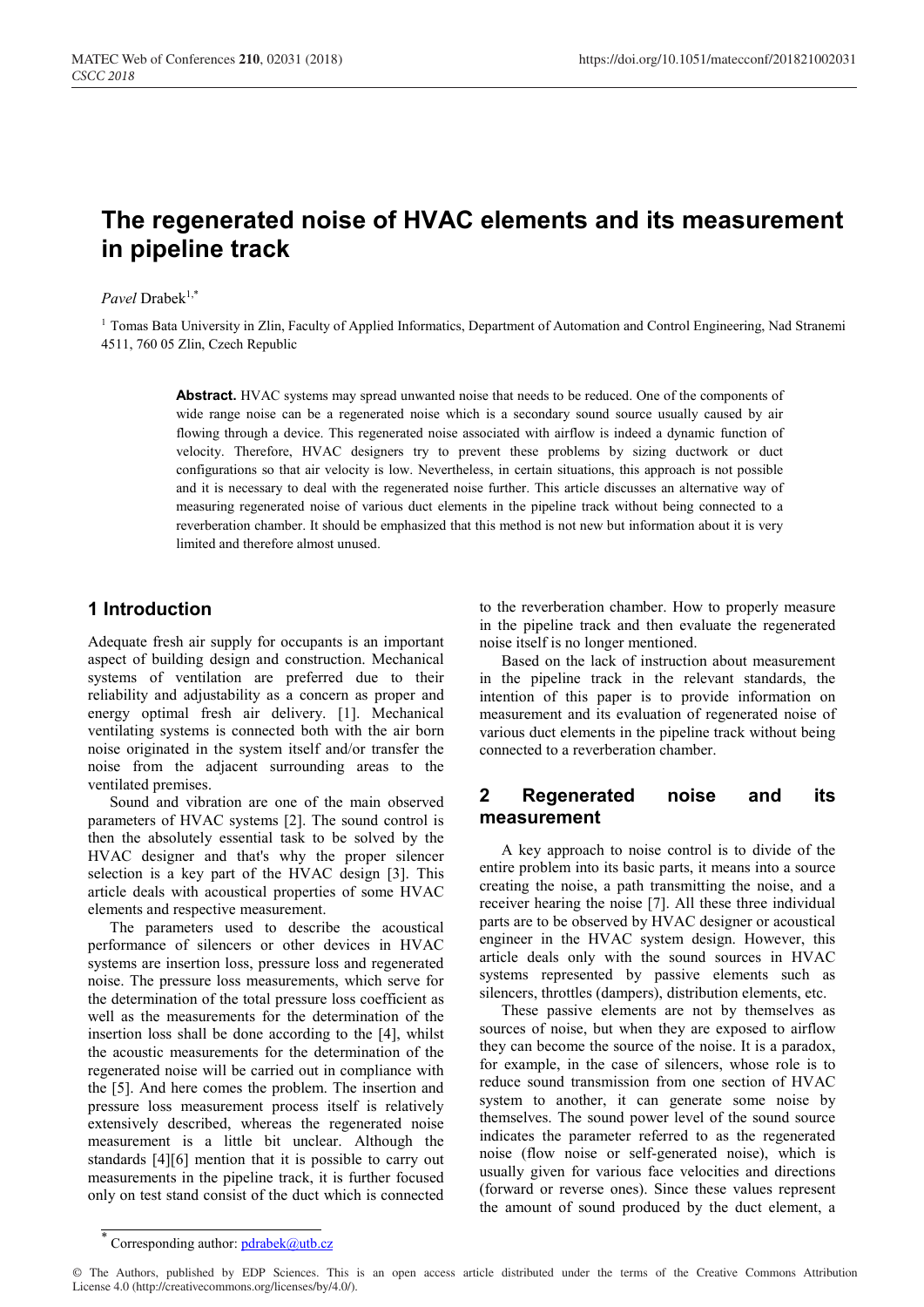lower value will indicate better performance. In other words, regenerated noise level values determine the lowest sound pressure level that can be reached behind a given duct element for a given face velocity. According to [8], regenerated noise increases with increasing pressure drop of the passive elements. Data for regenerated noise levels are provided for each of the third-octave band mid frequencies ranging from 50 Hz to 10000 Hz.

These values are very important, for HVAC designer, however, manufacturers very often do not publish them, or even do not know them. There exist equations and methods described in the relevant literature to estimate regenerated noise in branches, elbows, splitters, etc. nevertheless, they might be of application sensitive. These theoretical calculations consider, in particular, dimensional parameters, face flow velocity and a certain constant called B. However, the value of this constant B depends primarily on the pressure loss coefficient ξ and some publications state that it is not yet sufficiently established and the value given in [9], as  $B = 58$  dB is mainly used. Consequently, this approach may cause very noticeable deviations.

Obviously, the most appropriate way how to find out the regenerated noise values is by measuring. In practice, the regenerated noise of silencers and other duct elements are laboratory tested by substituting the test specimen for an unlined sheet metal duct having the same face dimension. Three basic configurations of the measuring sets are used, the measurement in a reverberation chamber, in the duct behind the silencer and in the surrounding free sound field. The measurements in a reverberation chamber according to [5] are the preferred method to determine the sound power level. However, this type of arrangement is very demanding for space and laboratory equipment. The reverberation room itself must have a relatively large volume to allow the measurement at low frequencies. Moreover, the all surroundings must be made from an acoustically hard material such as smooth concrete. Besides, another space is required for the pipeline track that must be connected to this chamber. Other configurations of measuring sets are no longer so demanding for laboratory equipment as the previous is.

The general philosophy of determining the regenerated noise is as follows. Always two series must be carried out. The first test series for the determination of the ambient noise level with the substitution duct replacing the measuring object. In the second test series, the sound pressure level of the measured objects regenerated noise is determined. During the execution of both series, no other test condition is changed. Afterwards, the sound power level of the regenerated noise  $L_W$  coming from the measured object is calculated with equation (1) in third-octave bands.

$$
L_W = L_P + D_{td} + K \tag{1}
$$

Where

 $L_p$  is the spatial energy average of the sound pressure without correction to background noise;

 $D_{\mu}$  is transmission damping factor;

*K* is the correction taking into account the calculation of the sound power in the environment where the sound pressure was measured.

The above-mentioned philosophy is, first of all, to organize a test track so as to ensure a quiet flow, then measure the sound pressure in place behind the tested object and then identify places of acoustic discontinuity. These are primarily places with a sudden change in cross-section area where part of the acoustic energy passes through the interface, and the other part will be reflected back [10]. Therefore, it is necessary to consider what amount of acoustic energy has been reflected back to the source. Next, the evaluation procedure differs from what configuration of measuring set was used for the measurement. A description of the performed measurements and a way how to evaluate the data measured in the pipeline track can be found in the following.

# **3 Measurement in a pipeline track**

All the general information mentioned in the previous chapter is also valid for pipeline track without its connection to a reverberation chamber. However, it is necessary to look at the measured data from the opposite view. In the reverberation chamber, the measured values of the sound pressure are undervalued due to the reflection of the acoustic energy at the open end of the transmission duct, whereas, in pipeline track, the reflected wave returns back. This means that the *D*td parameter in equation (1) cannot be added to the values but subtracted. However, assuming that a special duct element which eliminating the reflection of sound energy, is located in front of the place of acoustic discontinuity, this effect can be almost neglected. These duct elements are called anechoic and the method of their design and assessment is given in [11]. Additional requirements relating to the actual transmission duct. It must be straight and smooth and also sufficiently rigid to prevent breakout noise through its walls [4]. Many things will contribute to the amount of sound that is able to break out of the transmission duct casing, including the shape and size of duct, and the gauge of material used to construct the casing [12]. The most recommended shape is circular or square.

Two types of pipeline track configuration can be used. The first one is track without open ends, schematically depicted in Fig. 1. It is a duct circuit where the air is constantly circulating. The advantage of this closed system is mainly due to its higher resistance to parasitic noise from the environment. On the other hand, the flow regulation of this such a closed system could be a disadvantage. When changing the air flow, it is better to let the fan run at a constant speed and regulate the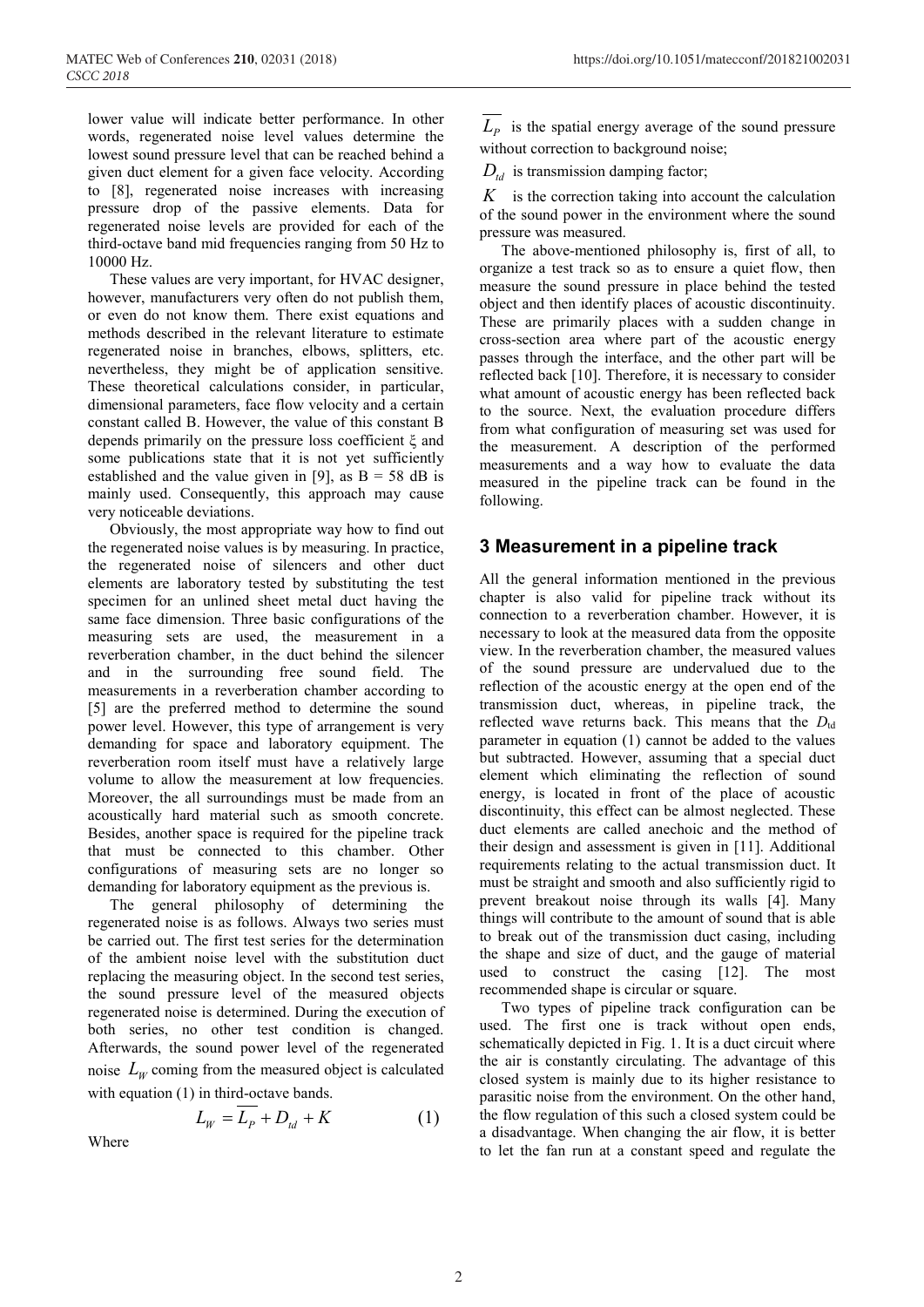

**Fig. 1.** Scheme of pipeline track without open ends.



**Fig. 2.** Scheme of pipeline track with open ends.

flow by a shutter or other throttle element [13]. However, these elements thus incorporated into the air stream can also generate a noise, which in addition will change when its position shifts. And also, if the track is extended, more piping is required.

The second option is the open version of the pipeline track (see Fig. 2). This type of track is relatively simple to build, but it is more space-intensive than the previous one because all the duct elements are placed behind each other and moreover, the track ends must be fitted with anechoic endings. Despite these measures, this type is also more susceptible to the transmission of parasitic noise because of both open ends. On the contrary, the possibility of regulating the flow of air at the inlet or outlet is a big advantage. In the case of configurations, as shown in Fig. 2, it is possible to regulate the flow at 3 locations. The diagram also includes a straightener before the object under test. This element may not be placed there but it may be located in front of the flow measurement.

These tracks configurations also provide the total pressure loss measuring. The suction side airflow measurement has proven to be a better solution, particularly in terms of improved stability of the measured dynamic pressure values  $d_{ps}$  [13]. As well as air flow regulation. Looking at Figure 2, it is obvious that the track is built on the suction side. For this type of track, it is necessary to include the regulation element at the inlet. This is due to an increase in the static pressure difference measured before the object under test relative to the air pressure. The position of the control elements at the inlet and the outlet is no longer changed, the flow control is then performed by the T-inlet.

# **4 Determining the regenerated noise values**

The basic general relationship is determined by eq. (1). In the case of proper installation of suitable types of anechoic ends, this formula can be modified to

$$
L_W = L_P + K \tag{2}
$$

Measurement of the sound pressure in the pipeline track in a place behind the object under test must be performed in at least three main positions. These microphones must be evenly spaced on the measuring surface at a distance depending on the lowest monitored mid-frequency of the third-octave band. Subsequently, the spatial energy average is calculated for each third-octave band according to the formula

$$
\overline{L_{P}} = 10 \log \left[ \frac{1}{n} \sum_{i=1}^{n} 10^{0,1 L_{pi}} \right] + C \tag{3}
$$

where

 $L_{pi}$  is the time-averaged value of the sound pressure level in decibels at the i-th position;

*C* is the combined frequency response correction of the microphone sampling tube combination and is given by the formula

$$
C = C_1 + C_2 + C_{3,4} \tag{4}
$$

where

 $C_1$  is the microphone response correction;

 $C<sub>2</sub>$  is the frequency response correction of the microphone shield;

 $C_{3,4}$  is the mean flow velocity — modal correction of the microphone shield.